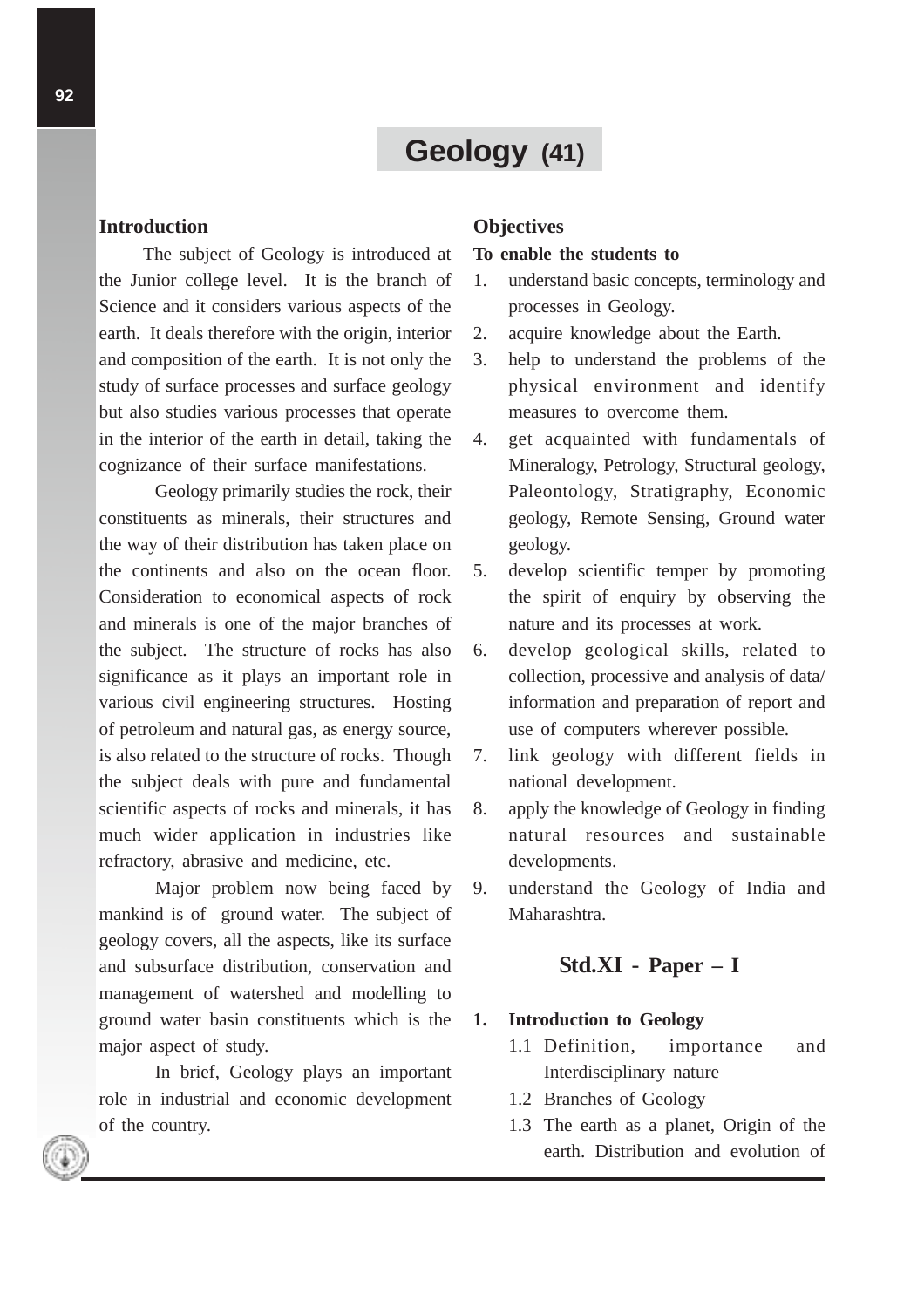continents and oceans, Major internal structure of the earth-crust, mantle and core.

- **2. External processes affecting the Earth's crust**
	- 2.1 Weathering types, erosion, denudation and deposition
	- 2.2 Soil : formation and classification
	- 2.3 Geological action : Running water, Glaciers, Wind, Sea waves, Ground water

# **3. Organization**

3.1 Organizations with reference to location and functions – DGM, GSDA, GSI, ONGC, NIO, ISRO, CGWB, IBM, AMD

# **Paper – II**

# **4. Minerology**

- 4.1 Definition of Mineral, Crystal, Chemical – composition and Physical properties of minerals, - such as Colour, Streak, Lustre, Cleavage, Fracture, Hardness, Form, Specific– Gravity, Radioactivity, Electricity, Magnetism.
- 4.2 Study of rock forming mineral groups  $as -$ 
	- (1) Feldspar group **Orthoclase**
	- $(2)$  Silica group Rock crystal,, Amethyst, Agate,Opal
	- (3) Amphibole group Hornblende
	- (4) Pyroxene group Hypersthene
	- $(5)$  Mica group

#### Muscovite

- $(6)$  Olivine group Olivine
- (7) Other minerals Calcite, Stilbite, Apophyllite

# **5. Petrology**

- 5.1 Definition of rock, Three fold classification of rocks as – igneous, sedimentary and metamorphic.
- 5.2 Igneous rocks Definition, classification plutonic, hypabyssal and volcanic. Study of Granite, Gabbro, Dunite, Pegmatite, Dolerite, Rhyolite and Basalt.
- 5.3 Sedimentary rocks Processes of formation of sedimentary rocks, Study of Laterite and Bauxite, Conglomerate, Breceia, Sandstone, Shale, Limestone.
- 5.4 Metamorphic rocks Definition of metamorphism; Agents and types of metamorphism. Study of Slate, Marble, Chlorite schist, Granite gneiss
- 5.5 Study of rocks used as Building material with reference to Strength, Durability, Colour, Study of Granite, Basalt, Sandstone, Limestone, Marble.

# **6. Maharashtra**

- 6.1 Location its relation with India
- 6.2 Physiography Physiographic divisions, relief features, Geological structure.
- 6.3 Distribution of major rock types and their economic significance.
- 6.4 Distribution of economically important minerals – varieties of Silica, Zeolites, Kyanite,Bauxite,Iron and Manganese ores, Coal, Oil and Natural gas.

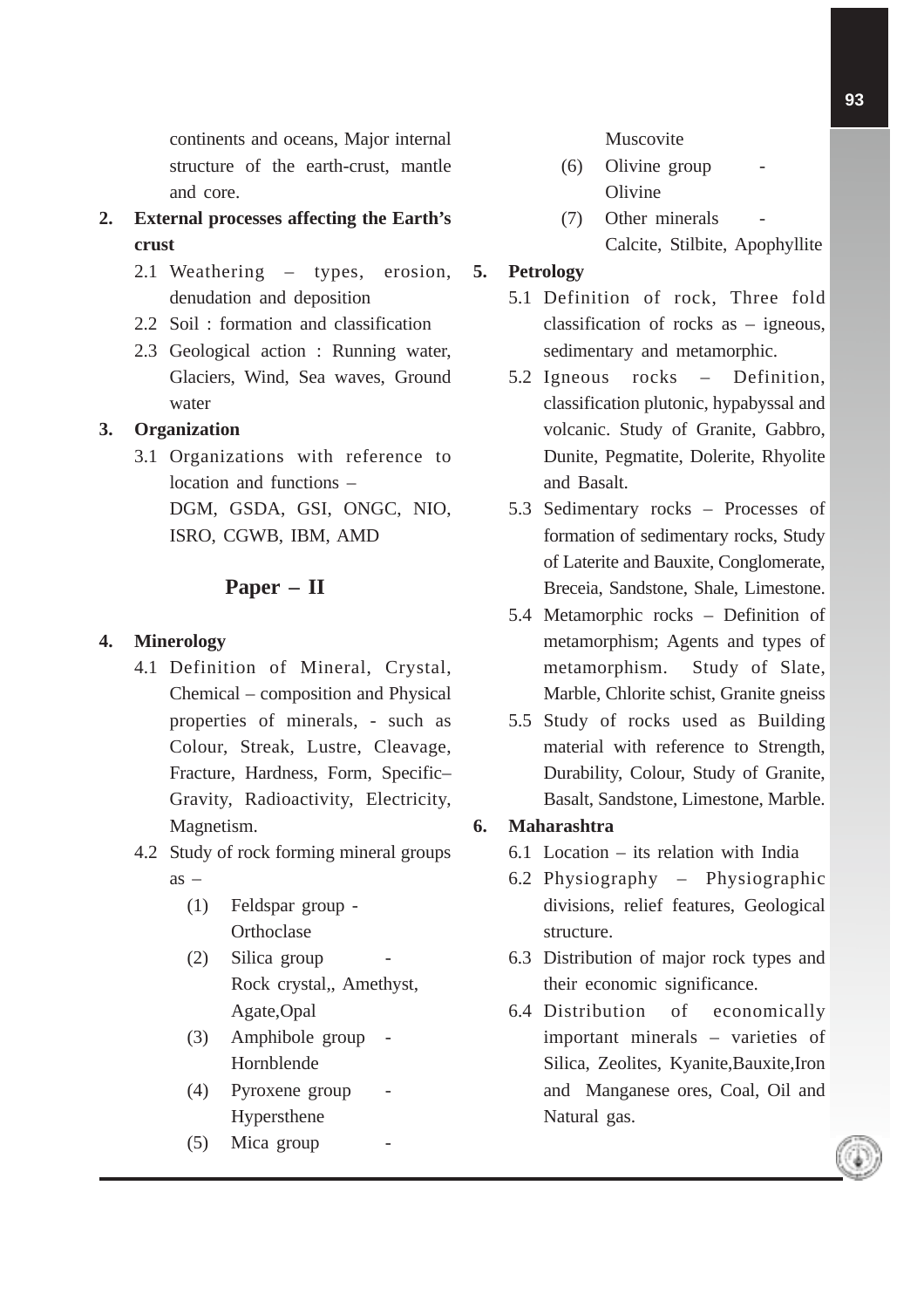### **Practicals**

#### **1. Mineralogy**

- 1.1 Identification and Description of minerals – Physical properties – Colour, Streak, Lustre, Cleavage, Fracture, Hardness and Chemical composition of following mineral groups –
	- $(1)$  Feldspar group **Orthoclase**
	- $(2)$  Silica group Rock crystal, Amethyst, Agate, Opal
	- (3) Amphibole group Hornblende
	- (4) Pyroxene group Hypersthene
	- (5) Mica group Muscovite
	- (6) Olivine group **Olivine**
	- (7) Other minerals Calcite, Stilbite, Apophyllite
- 1.2 Determination of specific gravity of Quartz, Orthoclase, Hornblende, Calcite, Baryte.

#### **2. Petrology**

Identification and Description of rocks :

- (1) Igneous rocks Granite, Gabbro, Dunite, Pegmatite, Dolerite, Rhyolite and Basalt.
- (2) Sedimentary rocks Laterite and Bauxite, Conglomerate, Breccia, Sandstone, Shale, Limestone.
- (3) Metamorphic rocks Slate, Marble, Chlorite Schist, Granite Gneiss
- (4) Building stones, Granite, Basalt, Limestone, Marble, Sandstone

#### **3 Topographical Map**

Acquaintance with topographical maps. Map making agency – Survey of India, Reading of Topsheets of Maharashtra. Use of conventional signs and symbols. Identification of landforms.

**4 Field work and it's brief report**

**5 Certified Practical Journal**

#### **Std. XII : Paper – I**

#### **1. Dynamic Geology**

- 1.1 Earthquakes Definition, Causes, Seismic waves, Magnitude and Intensity
- 1.2 Volcanoes Types, Products, Associated features
- 1.3 Mountains Types
- 1.4 Natural Hazards and Disasters Classification
- i) Tectonic Earthquakes Effects, Precautions, Seismic Zones of India
- ii) Topographic Landslides Causes, Forms and Effects. Disaster Management.

#### **2. Structural Geology**

- 2.1 Outcrop, Dip and Strike of bed
- 2.2 Fold Definition, Elements of fold, Anticline, Syncline, Symmetrical and Asymmetrical
- 2.3 Fault Definition, Elements of fault, Normal, Reverse, Horst and Graben
- 2.4 Joint Definition, Geometrical and Genetical classification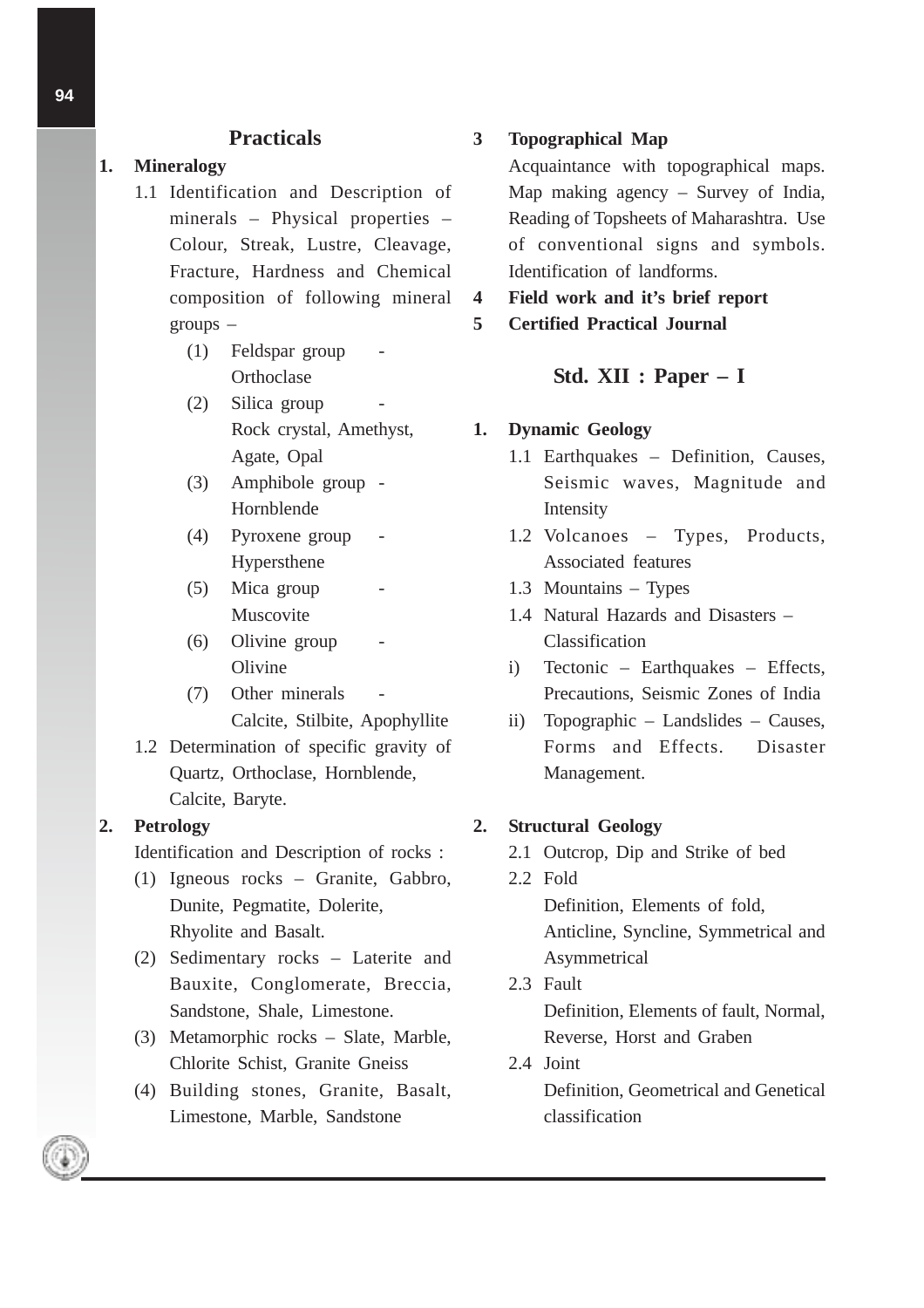2.5 Unconformity

Definition, formation of Unconformity Disconformity, Nonconformity and Angular unconformity.

#### **3. Palaeontology and Stratigraphy**

3.1 Fossils

Conditions and Modes of preservation and Uses.

- 3.2 Stratigraphy of Peninsulor India Principles, Correlation and its methods. Standard Geological Time Scale.
- 3.3 Stratigraphy of Peninsular India. Physiographic Divisions of Peninsular India, Brief outline of stratigraphy of Peninsular India.

#### **Paper – II**

#### **4. Materials of the Crust**

- 4.1 Mineralogy Definition : Rock forming mineral groups
	- 1. Feldspar Group Microcline, Plagioclase.
	- 2. Silica group Quartz, Amethyst, Chalcedony, Flint, Jasper, Opal.
	- 3. Amphibole group Hornblende, Asbestos
	- 4. Pyroxene group Augite
	- 5. Mica group Biotite, Phlogopite.
	- 6. Olivine group Olivine.
	- 7. Other minerals Kyanite, Corundum, Gypsum, Calcite, Garnet
- 4.2 Petrology Definition of rock, rock cycle
- A) Igneous Definition, classification based on silica percentage, mode of occurrence, colour, Texture-Crystallinity, Granularity, Mutual relationship, Granitic, Porphyritic.

Structure – Vesicular and Amygdaloidal. Forms – Extrusive and Intrusive

- B) Secondary / Sedimentary Definition, classification – based on products of weathering. Texture – Size, Shape, Form. Structure – Stratification, Lamination, Graded
- bedding, Cross bedding, Ripple marks. C) Metamorphic Definition, Agents, Types and Zones Structure – Slaty, Granulose, Schistose and Gneissose.

#### **5. Economic Geology**

- 5.1 Definition of Ore, Ore mineral, Industrial mineral, Gangue, Tenor of ore
- 5.2 Ores
	- 1. Iron Ore Hematite, Magnetite
	- 2. Manganese Ore Pyrolusite, Psilomelane
	- 3. Copper Ore Chalcopyrite
	- 4. Lead Ore Galena
	- 5. Aluminium Ore Bauxite
- 5.3 Mineral/Rock Based Industries Fuel –

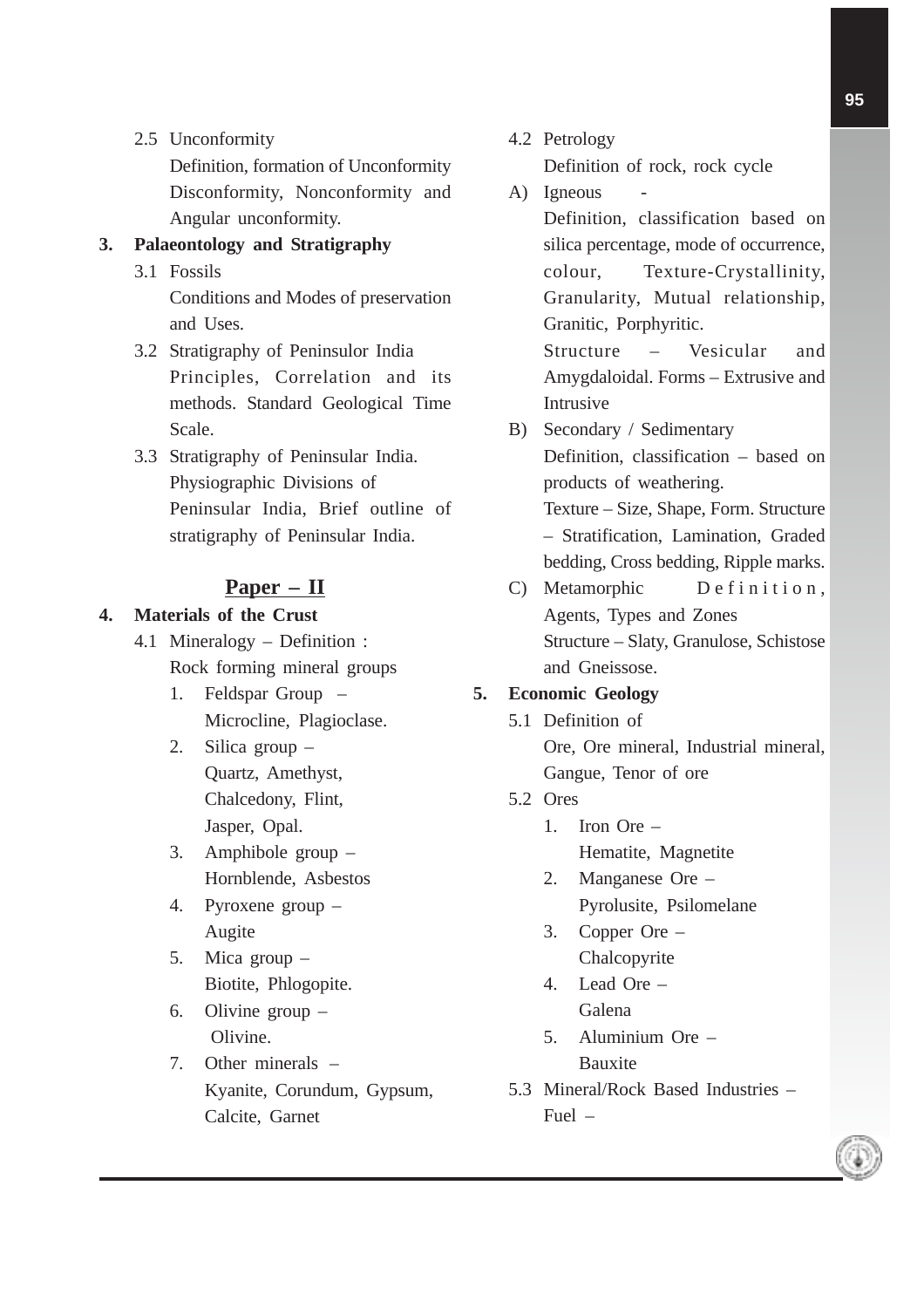- Coal, Petroleum Cement – Limestone, Gypsum Fertilizers – Gypsum Refractories – Bauxite, Kyanite Abrasives – Diamond, Corundum Electric and Electronics Mica and Quartz
- Medicines –
- Mica, Iron ore, Copper ore

#### **6. Applied Geology**

6.1 Ground Water –

Source and Zones of ground water, Water table and Aquifer and their types.

Conservation and Management of ground water.

#### 6.2 Remote Sensing –

Definition, Elements of photo recognition Tone, Texture, Size, Shape, Association, Recognition of terrain features – Relief (Plain, Hills and Ranges), Drainage (Streams, River), Exposures- (Vegetation, Soil and Rocks, Lineaments) Manmade features – (Road, Town/ village, Agriculture field)

6.3 GIS –

Components of Geographical Information System. Importance and significance of G.I.S.

# **Practicals**

#### **1. Mineralogy**

**(A) Identification and Description of minerals**

> With reference to Chemical Composition. Colour, Streak, Lustre, Fracture, Cleavage, Hardness and Form of following mineral groups :

- 1) Feldspar group Microcline, Plagioclase
- 2) Silica group Quartz, Amethyst, Chalcedony, Flint, Jasper, Opal
- 3) Amphibole group Hornblende, Asbestos
- 4) Pyroxene group Augite
- 5) Mica group Biotite, Phlogopite
- 6) Olivine group Olivine.
- 7) Other minerals Kyanite, Corundum, Gypsum, Calcite, Garnet.

# **(B) Identification and Description of ore minerals**

With reference to Chemical composition, Colour, Streak, Lustre, Fracture, Cleavage, Hardness, Form and Uses of following ore minerals.

- 1) Iron Ore Hematite, Magnetite
- 2) Manganese Ore Pyrolusite, Psilomelane
- 3) Copper Ore Chalcopyrite